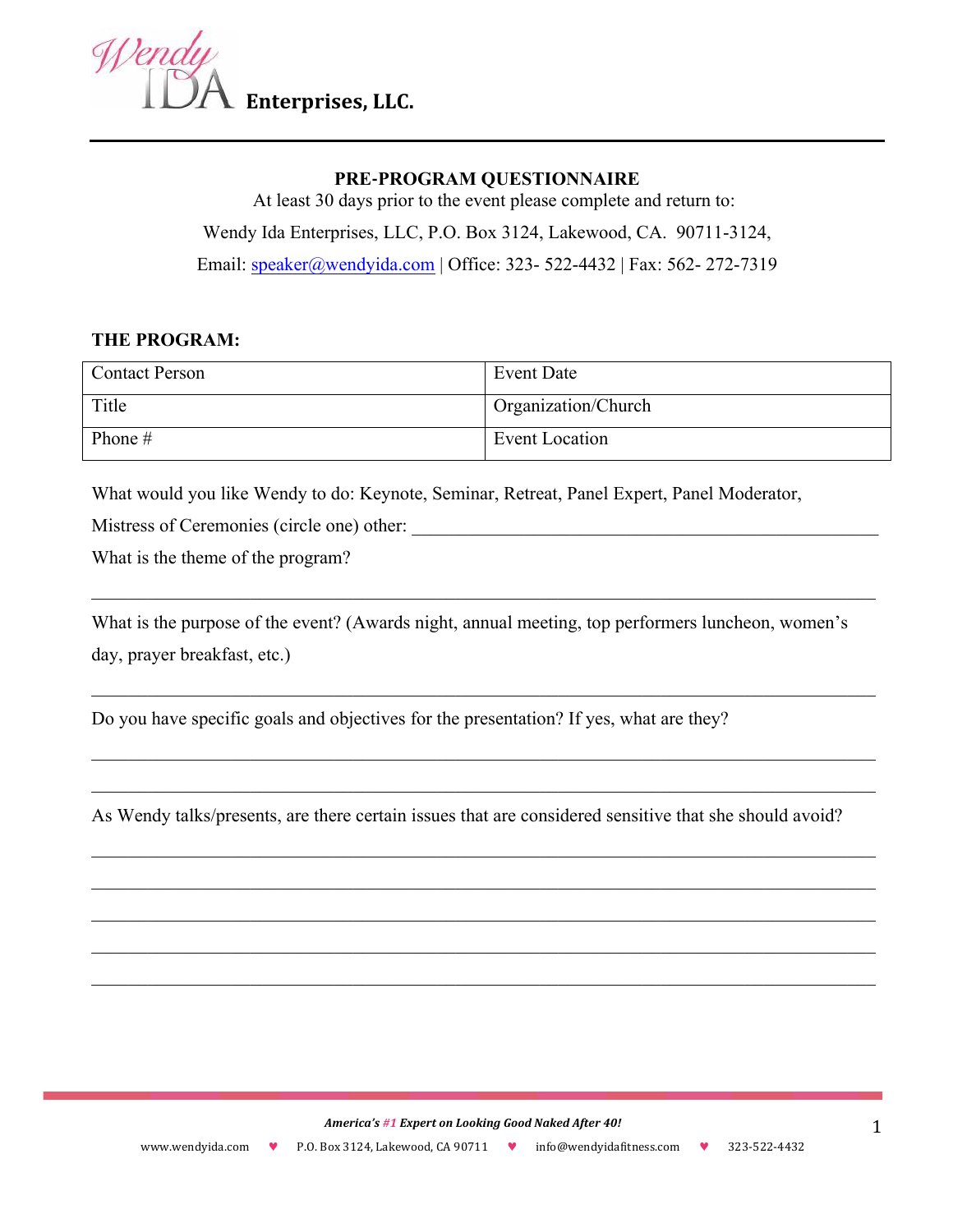

## **Please complete the following pertinent information regarding the presentation:**

| Introducer/MC Name:                              | Title:                   |
|--------------------------------------------------|--------------------------|
| Time frame for the presentation: Start           | End                      |
| Are there any scheduled breaks or intermissions? | What time?<br>Yes: $No:$ |

# **Please tell me what happens just before and right after Wendy's presentation? (Is there another speaker a meal, break, etc.?)**

| Are there other people on the program who are presenting? |                                                                                                           |
|-----------------------------------------------------------|-----------------------------------------------------------------------------------------------------------|
|                                                           |                                                                                                           |
|                                                           |                                                                                                           |
|                                                           | Please tell me the other professional speakers that your organization has used in the past and the topics |
| that they covered.                                        |                                                                                                           |
|                                                           |                                                                                                           |
|                                                           |                                                                                                           |
|                                                           | Will the event accommodate a speaker's product table? ___________________________                         |
|                                                           | Please share comments from the organization on their performance. Please include likes/dislikes           |
| without names.                                            |                                                                                                           |
|                                                           |                                                                                                           |
|                                                           |                                                                                                           |
|                                                           |                                                                                                           |
| What can Wendy do to make this program the best one ever? |                                                                                                           |
|                                                           |                                                                                                           |
|                                                           |                                                                                                           |
|                                                           |                                                                                                           |
|                                                           |                                                                                                           |
|                                                           |                                                                                                           |

America's #1 Expert on Looking Good Naked After 40!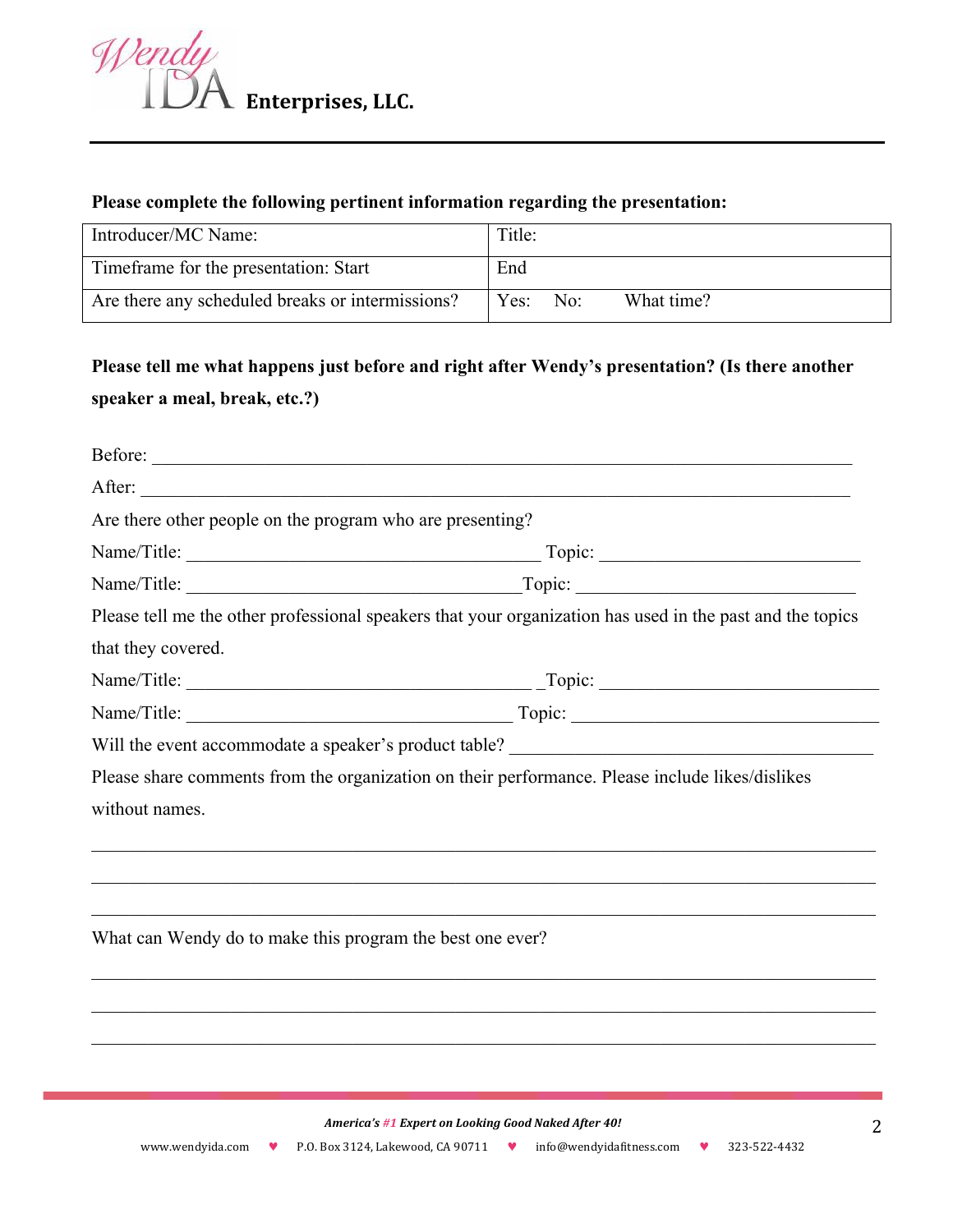

### **AUDIENCE**

| Number Attending       | Average Age           |
|------------------------|-----------------------|
| Percentage of males    | Percentage of females |
| Educational background | Age Ranges            |

Do the participants have any responsibilities throughout the presentation (should they be taking notes etc.)?

 $\_$  , and the set of the set of the set of the set of the set of the set of the set of the set of the set of the set of the set of the set of the set of the set of the set of the set of the set of the set of the set of th

 $\_$  , and the set of the set of the set of the set of the set of the set of the set of the set of the set of the set of the set of the set of the set of the set of the set of the set of the set of the set of the set of th

 $\_$  , and the set of the set of the set of the set of the set of the set of the set of the set of the set of the set of the set of the set of the set of the set of the set of the set of the set of the set of the set of th

 $\_$  , and the set of the set of the set of the set of the set of the set of the set of the set of the set of the set of the set of the set of the set of the set of the set of the set of the set of the set of the set of th

 $\_$  , and the set of the set of the set of the set of the set of the set of the set of the set of the set of the set of the set of the set of the set of the set of the set of the set of the set of the set of the set of th

 $\_$  , and the set of the set of the set of the set of the set of the set of the set of the set of the set of the set of the set of the set of the set of the set of the set of the set of the set of the set of the set of th

 $\_$  , and the set of the set of the set of the set of the set of the set of the set of the set of the set of the set of the set of the set of the set of the set of the set of the set of the set of the set of the set of th

 $\_$  , and the set of the set of the set of the set of the set of the set of the set of the set of the set of the set of the set of the set of the set of the set of the set of the set of the set of the set of the set of th

 $\_$  , and the set of the set of the set of the set of the set of the set of the set of the set of the set of the set of the set of the set of the set of the set of the set of the set of the set of the set of the set of th

 $\_$  , and the set of the set of the set of the set of the set of the set of the set of the set of the set of the set of the set of the set of the set of the set of the set of the set of the set of the set of the set of th

 $\_$  , and the set of the set of the set of the set of the set of the set of the set of the set of the set of the set of the set of the set of the set of the set of the set of the set of the set of the set of the set of th

 $\_$  , and the set of the set of the set of the set of the set of the set of the set of the set of the set of the set of the set of the set of the set of the set of the set of the set of the set of the set of the set of th

## **GENERAL INFORMATION:**

What are some current problems, concerns, challenges, triumphs experienced by your industry or

Organization participants?

Industry Problems/Concerns:

Industry Challenges:

Industry Triumphs:

Organization Problems/Concerns:

Organization Challenges:

America's #1 Expert on Looking Good Naked After 40!

 $\mathcal{L}_\text{max} = \frac{1}{2} \sum_{i=1}^{n} \frac{1}{2} \sum_{i=1}^{n} \frac{1}{2} \sum_{i=1}^{n} \frac{1}{2} \sum_{i=1}^{n} \frac{1}{2} \sum_{i=1}^{n} \frac{1}{2} \sum_{i=1}^{n} \frac{1}{2} \sum_{i=1}^{n} \frac{1}{2} \sum_{i=1}^{n} \frac{1}{2} \sum_{i=1}^{n} \frac{1}{2} \sum_{i=1}^{n} \frac{1}{2} \sum_{i=1}^{n} \frac{1}{2} \sum_{i=1}^{n} \frac{1$